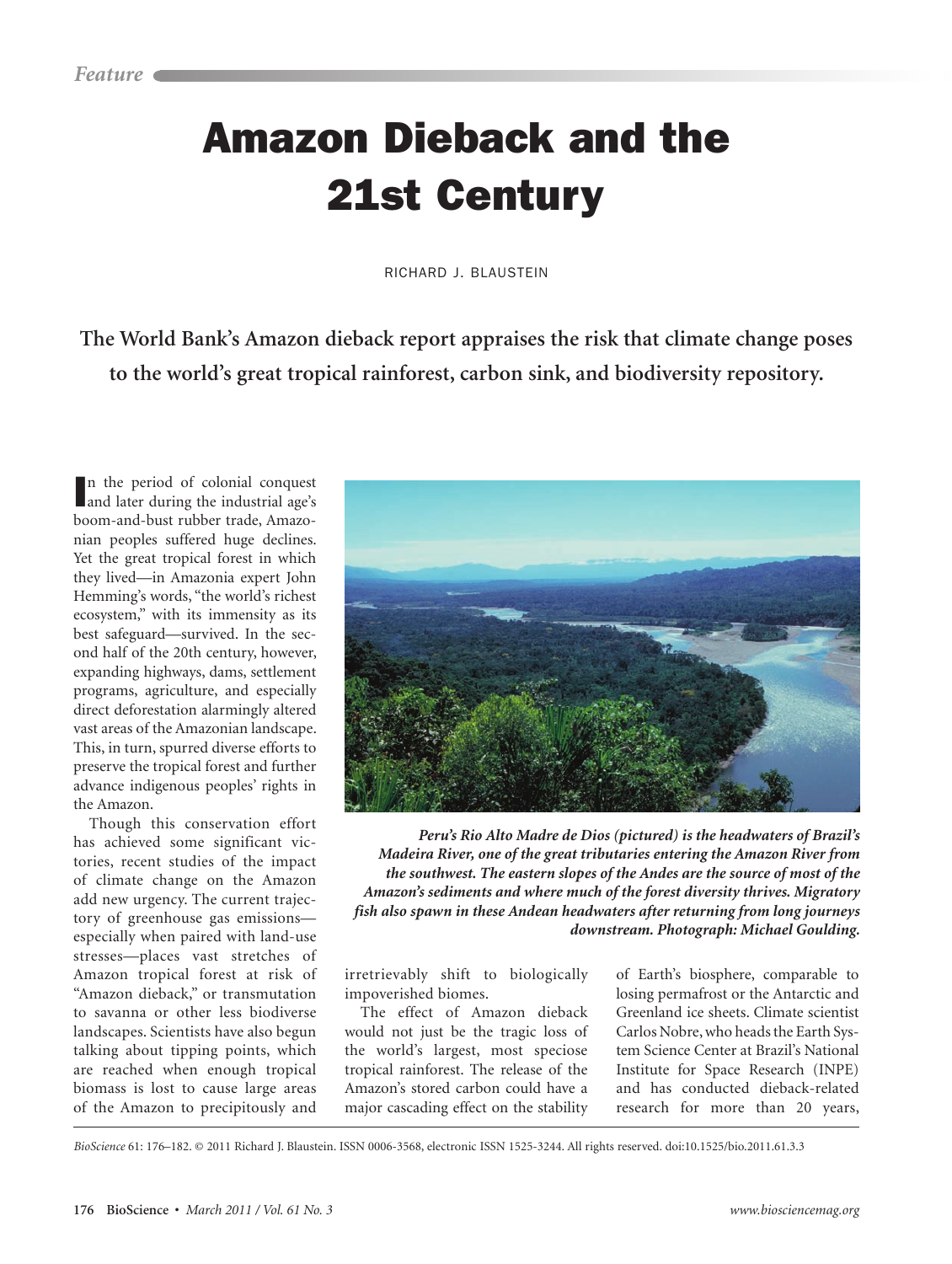emphasizes the risk dieback poses to the Amazon's ability to regulate climate. He points out that the Amazon basin stores an estimated 90 billion to 120 billion metric tons of carbon, delivers 18 percent of the freshwater flowing into the oceans, and dissipates solar heat from Earth's surface to the atmosphere through evaporation and cloud condensation. "The Amazon is a key regional entity of the stability of the Earth system," Nobre says.

### The World Bank's Amazon dieback report

In 2005 the World Bank decided to further scientific understanding of Amazon dieback and produce a paper that would also inform decisionmakers. On 7 December 2010, the World Bank officially presented its landmark report, *Assessment of the Risk of Amazon Dieback*, at its "Brazilian Knowledge Day" seminar, held at bank headquarters in Washington, DC. Just two days earlier, the study's World Bank lead, Walter Vergara, presented the report at

a public "Forest Day" event in Cancun, during the United Nations Framework Convention on Climate Change (UN-FCCC) negotiations.

The report describes Amazon dieback as "the process by which the Amazon basin loses biomass density as a consequence of changes in climate," and characterizes dieback as a reduction in biomass carbon of 25 percent or more. The World Bank report points to a high risk for dieback in southern and eastern parts of the Amazon and uncertainty for all regions, especially because the report used more conservative IPCC (Intergovernmental Panel on Climate Change) estimates for greenhouse gas emissions.

Biologist Tom Lovejoy, who has worked in the Amazon for almost 40 years and chaired the report's outside review panel, sketches a bleak forecast: "Were Amazon dieback to occur it would have huge consequences in biodiversity loss, much of which is distinct in that part of the Amazon. It would have dire consequences for people living there and of course particularly for indigenous

people. An enormous pulse of carbon would go up in the atmosphere as the forest turned into savannah."

Not all the news is bad: On 1 December 2010, the INPE announced that the rate of Amazon deforestation for 2009–2010 was the lowest since 1988, when the INPE first conducted its deforestation survey. Moreover, the UNFCCC at Cancun advanced consensus on its REDD (reducing emissions from deforestation and forest degradation) agenda, initiated in Bali, Indonesia, in 2007. However, 2010 was also a year of drought in the Amazon, which, alongside 2005's worst drought on record, substantiates concerns that extreme weather threatens the Amazon region in this century. The World Bank report makes clear that Amazon dieback, with its regional and global ecological repercussions, must be avoided. "This is a threshold that should not be tested," Vergara says. "The results of the study add to the urgency to restrict global greenhouse gas emissions."



*Brazilian climate scientist Carlos Nobre has played a leading role in understanding Amazon dieback. His seminal study, published in 1991, examined deforestation and its simulated impact on rainfall and temperature in the Amazon. His recent research includes a focus on tipping points for Amazon dieback. Photograph: INPE.*



*Extreme weather in the Amazon region includes droughts in 2005 and 2010, and the most rainfall ever in 2009. The Purus River (pictured), a low-lying tributary of the Amazon, suffered from the 2010 drought and ensuing low-water extreme. Low waters can lead to loss of lake connectivity, which diminishes water quality. More ups and downs in the Amazon's climate should be expected, Nobre says, with forests experiencing both floods and droughts that can lead to fire. Photograph: Eduardo Arraut/INPE.*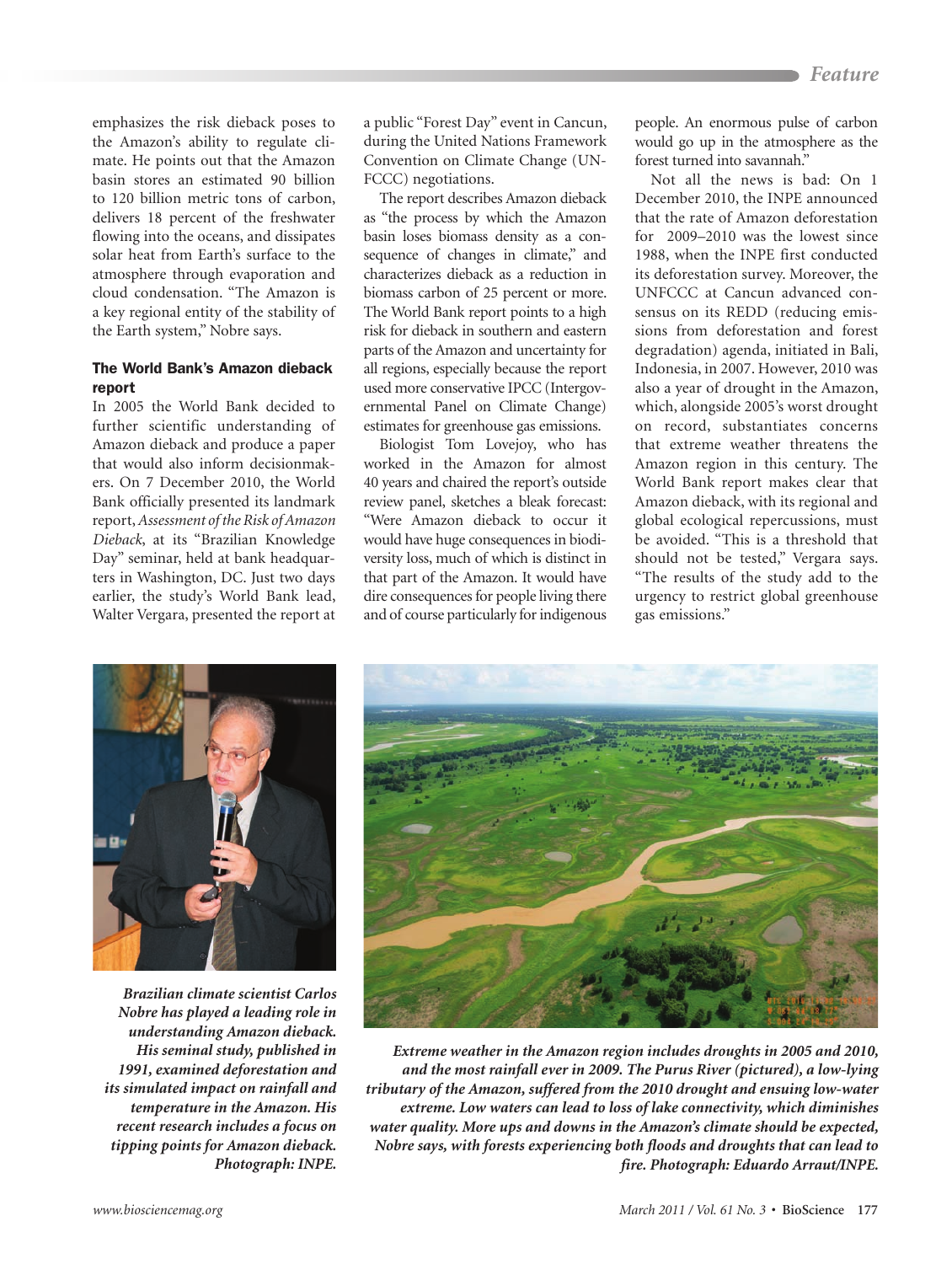#### Decades of science to build on

Vergara, who heads the Global Expert Team on Climate Change Adaptation at the World Bank and is lead engineer of its Environment Department, initiated the idea of a World Bank study on Amazon dieback while presenting his work on climate adaptation at a UNFCCC subsidiary meeting in 2005. Vergara explains that the World Bank's unique convening ability brought together scientific teams from different continents and different specializations, facilitating synergies and advancing models of the complex factors that converge to cause Amazon dieback. The World Bank also engaged important stakeholders in the work and presented the Amazon dieback team's findings to policymakers in Brazil and elsewhere during the study's ongoing process. "A key function of the bank is to facilitate the link between knowledge and science and decisionmaking," Vergara explains.

Anthropologist Maritta Koch-Weser, who heads the Earth3000 organization and contributed to the study with a background paper on the social aspects of Amazon dieback, points to the World Bank's long involvement in the Amazon as especially pertinent to this dieback work. The upshot of these decades of experience, Koch-Wesser notes, is that "the Amazon has shaped the evolution of thinking at the World Bank.… The Amazon has been a case that has taught us all."

The new report also builds on decades of biological and meteorological research on the ecological stability of the Amazon. Lovejoy, whose early advances in understanding biodiversity coincided with his work in the Amazon, believes that scientific thinking on dieback has roots in the 1970s in the paradigm-shifting work of Brazilian physicist Eneas Salati, whose research undermined the notion that vegetation was "just the consequence of climate." Salati analyzed the ratios of oxygen isotopes found in clouds and rainwater, from the Atlantic Ocean in the east to the Brazilian border in the west, and demonstrated that the "Amazon had a hydrological cycle that generated roughly half of its own rainfall." Salati, Lovejoy, and others subsequently wrote about the effects of deforestation on the hydrologic cycle.

Also among the significant scientific contributions to understanding dieback is Nobre's work on permanent



*The forest at Paraná do Jarauá (pictured), Mamirauá Sustainable Development Reserve, flooded in the 2009 high-water season. Though Amazonian forests have inspired scientists and visitors with their unmatched biological diversity, the forest is also home for indigenous peoples who suffered greatly for centuries under foreign intrusions. The tropical forest thrives because it is generally contiguous, but climate change and a continuing legacy of land conversion raise serious concerns among scientists assessing the future of the Amazon. Photograph: Eduardo Arraut/INPE.*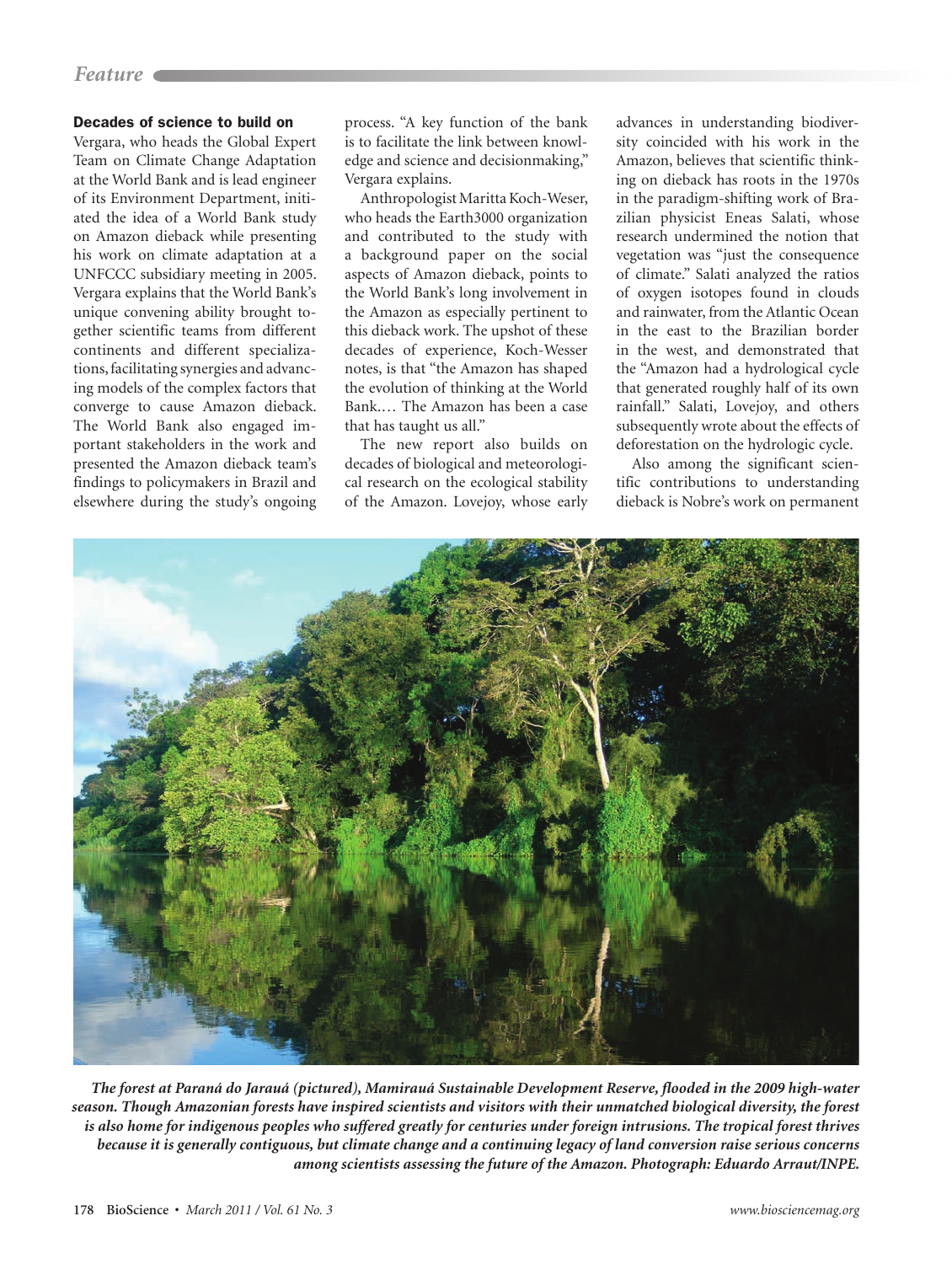biome loss and weather impacts arising from Amazonian deforestation, published in 1991, and his later work postulating a two-state, "bistability" of forest and savannah biomes in previously forested Amazon regions. Ecologist Daniel Nepstad's diverse investigations on the Amazon and factors influencing dieback include such impacts as deforestation, fire, and the drying out of the forest and its soil. And geoscientist Peter Cox and climate modelers at Exeter University and the Hadley Centre for prediction and Research have improved estimates of the effects of global temperature rise on the tropical forest and the likelihood of dieback.

Many other scientists have studied dieback-related facets of the Amazon region for many years. However, the World Bank effort is unprecedented for its coordination of diverse science centers with unique capabilities.

#### Report findings and open questions

The World Bank steered scientific centers around the world to look at climate change's impact on the Amazon rainforest and to estimate future changes in rainfall and vegetation, as well as how deforestation and fire compound these impacts. The Meteorological Research Institute of Japan and Exeter University of Great Britain provided advanced model predictions for climate and precipitation in the Amazon. The German Potsdam Institute for Climate Impact Research used its advanced Lund-Potsdam-Jena managed land (LPJmL) dynamic global vegetation and water balance model to look at expected vegetation responses to climate impacts. The Center for Weather Forecasting and Climate Studies (CPTEC) in Brazil collaborated with the INPE to integrate climate and biomass findings with land-use conversions resulting from deforestation and fire.

All groups focused their work on five regional domains: Eastern Amazonia, Northwest Amazonia, Southern Amazonia, Northeast Brazil, and Southern Brazil. Ecologist Michael Goulding, who coauthored *The Smithsonian Atlas* 

*of the Amazon* (Smithsonian Books, 2003) and did not participate in the World Bank study, says that the five domains are "not natural units but rather windows that represent the logical need for constraints for mathematical models." Northwest Amazonia, for example, does not include areas of the Amazon basin located in Ecuador and Columbia, where there is "already considerable deforestation and probably hydrologic changes."

The most significantly at-risk domains are Southern and Eastern Amazonia. Northwest Amazonia shows signs of resiliency (if conserved), but "growing anthropogenic impacts" are already affecting northeastern Brazil. In its assessment of the different regions, the report concludes that "for Southern Amazonia, two scenarios indicate a relative increase in the area of savanna," ranging from 30 to 87 percent. "The deforestation contributes…with a drier and hotter climate, favoring savanna expansion in place of tropical forests. In this region, fire has an important effect." It bears noting that the report also highlights uncertainties that warrant more study.

Nobre, who led the CPTEC/INPE contribution, points out that his team's input helped bring to the public "for the first time…knowledge of the synergies of global warming, deforestation, and fire in the Amazon." He highlights that his team gained a great deal from the international collaboration, but he emphasizes how the World Bank effort underscores the genuine scientific contributions coming from the South, or developing world. "In general, there is an ignoring of good science in the 'South,'" he says. "You have to realize that there is very good



*The World Bank's 2010 report,* **Assessment of the Risk of Amazon Dieback***, is the product of five years of collaboration. The report investigated the likelihood of Amazon dieback in the five regions highlighted in this map. Two areas, in southern and eastern Brazil, are not considered to be part of the Amazon region proper. Graphic: Courtesy of INPE.*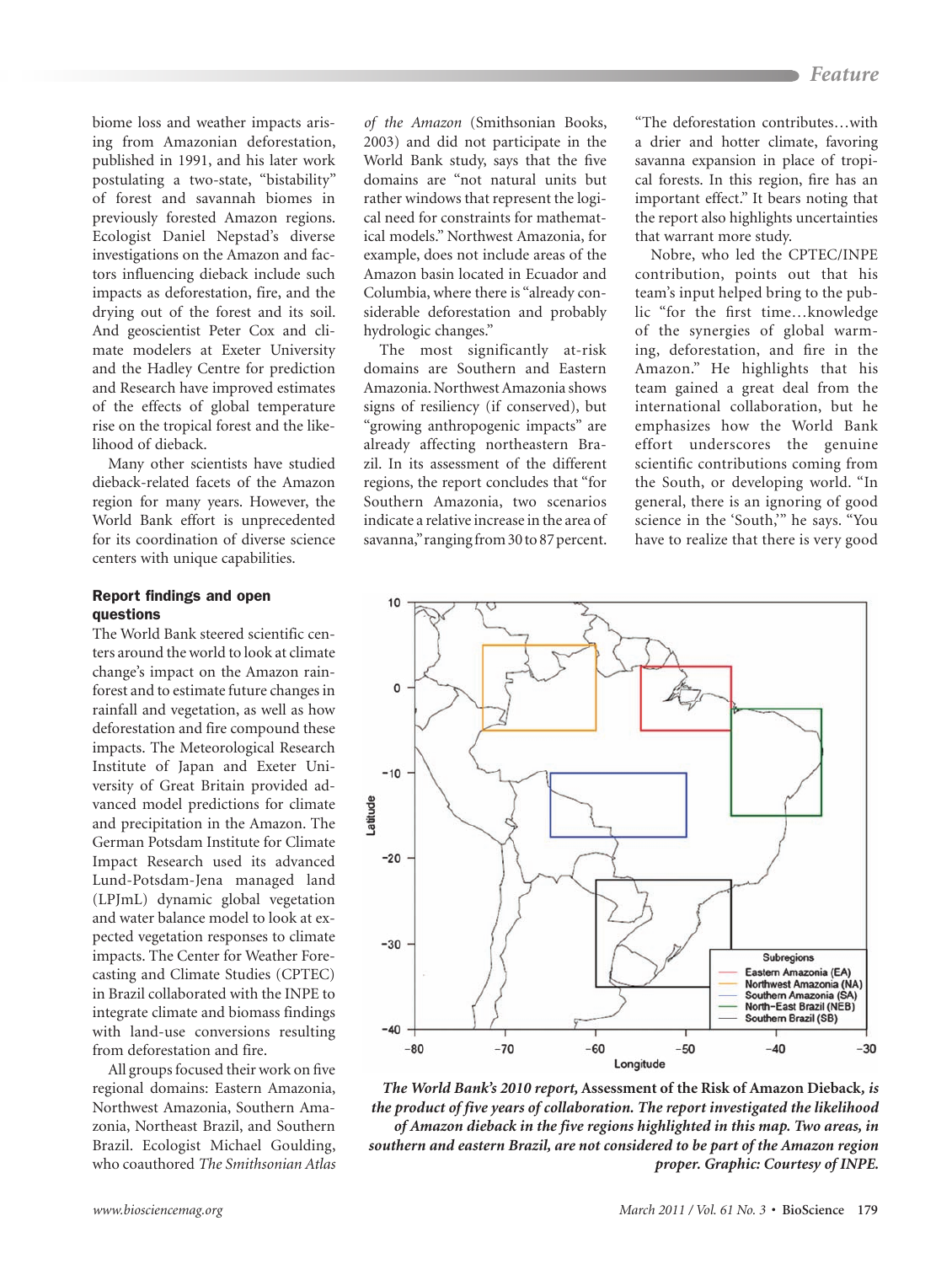## *Feature Feature*

science in the 'South' and look at the rapid emergence of world-class developing-nation science centers."

In terms of the report's overall conclusions, Nobre says, finding that the southern and southeastern regions of the Amazon area are much more vulnerable compared with the northwest conveys two messages: "First, you have to prevent deforestation in the west and northwest and maintain it as protected lands as much as possible. That is where the forest is resilient. Second, considering the south and southeast, reduce deforestation, and special effort is needed to save as many species as possible."

Climate scientist Akio Kitoh, who directs the Meteorological Research Institute (MRI) Climate Research Department, led his unit's contribution to identifying "how climate will change in terms of extreme weather events." The MRI global circulation model, Kitoh explains, was generated by MRI's Earth Simulator supercomputer and is considered "the highest resolution climate model in the world" with a 20-kilometer (km) and 60-km mesh. This high refinement is extremely helpful in simulating extreme weather events, such as hurricanes, storms, cyclones, and drought, as other climate models can focus only at a coarser scale on large biomes.

"The biggest surprise," Kitoh says, "is that we have detailed analyses where we found present-day intermittent rainfall even today in the Amazon dry periods. In the future we see almost nothing." As recent droughts demonstrate, extreme dry periods allow openings for fires, which are not natural to the Amazon.

The German Potsdam Institute and its LPJmL model is another example of the World Bank's convening reach. Biologist Anja Rammig, who ran the model for the study, says the LPJmL model combines terrestrial vegetation dynamics and land–atmosphere carbon and water cycles. With data from the Exeter group's global circulation models, the LPJmL model then "explicitly simulates photosynthesis and respiration, the water balance, and the allocation of assimilated

carbon to the plant's compartments," she says, "based on climate drivers: temperature, precipitation, solar radiation, and atmospheric  $\mathrm{CO}_2^-$  [carbon dioxide] concentration." The dynamic physiological data assimilated into the LPJmL model give superior estimates of biomass in its living state. "It is the dean of vegetation models," Vergara says. "It is a well-tested model...capable of providing a detailed projection of biomass dynamics."

The report's findings indicate "that the best ranking [global climate] models predict a reduction in density of vegetation carbon in all geographic domains." However, the report and Rammig stress, the different inputs yielded findings that were varied. Moreover, the work with the LPJmL model excluded data on CO<sub>2</sub> fertilization from its biomass calculation, but not from all possibilities. "More  $CO<sub>2</sub>$  leads to an increased productivity," Rammig explains, "because of increased carbon assimilation through photosynthesis. Additionally, with a higher atmospheric  $CO<sub>2</sub>$  concentration, plants have to open their stomata less in order to get the same amount of  $CO<sub>2</sub>$ . This decreases transpiration rates and causes plants to lose less water and be more resistant to drought."

If it's a factor,  $CO<sub>2</sub>$  fertilization could significantly reduce the loss of biomass from climate stresses. However,  $CO<sub>2</sub>$  fertilization is a matter of uncertainty for the Amazon, and there is little consensus about its impacts. A central point of skepticism is that  $CO<sub>2</sub>$ fertilization depends on rich nutrient availability. Amazonian soils are known to be short on nutrients, in part because the tall-canopied, rich biomass of the rainforest pulls up whatever nutrients are available. This nutrient-poor soil is also the reason the Amazon is most often unproductive for farming.

"These effects can be observed in plant physiological experiments," Rammig says. "But we currently do not know how big the combined effects are on the ecosystem level.… Much more research is needed for tropical forests."



*Biologist Anja Rummig works with a colleague on the Potsdam Institute's LPJmL model, which simulates vegetation responses to climate change. A major reason for bringing the LPJmL model into the World Bank study, she says, was its detailed analysis, using a wide range of climate scenarios, of the potential changes in precipitation and vegetation for the Amazon region in the 21st century. Photograph: Benjamin Bodirsky.*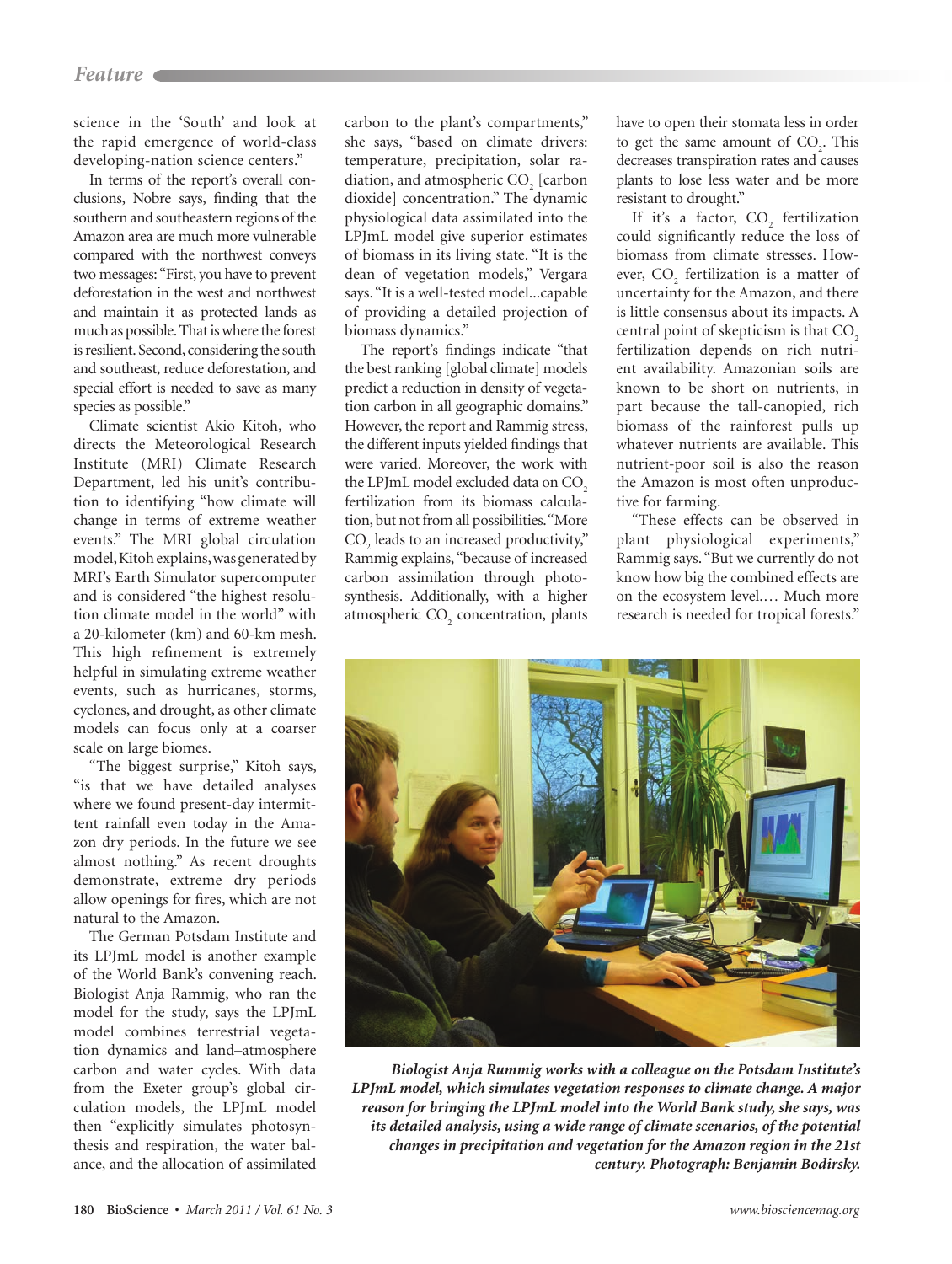

*The dourado catfish (***Brachyplatystoma flavicans***) migrates from the Amazon's Atlantic estuary to the Andean foothills, a distance of 3500 to 5000 kilometers. Here fishers haul dourado, an important food source, at the Teotonio cataracts on the Madeira River in western Brazil. A new dam at Santo Antonio will completely inundate these rapids. Photograph: Michael Goulding.*

#### Charting first actions

The World Bank's report is explicit about uncertainty and areas for further research, especially about  $CO<sub>2</sub>$ fertilization. In addition to ongoing scientific questions, Vergara says, more needs to be done to assess the possible economic impacts of dieback, such as consequences for downstream concerns such as the Latin American agricultural beltway, which depends on Amazonian rainfall.

Most imperatively, say Vergara and others, precautionary measures against Amazon dieback need to be taken. "This is an exercise in looking at the future," Vergara explains. "We have done this study using very conservative baselines for emissions paths. The current emissions path is at a much higher level than what was assumed in the report. The severity of the problem of dieback will increase with higher temperatures and higher rates of emissions…. Even if the probability

of dieback is small, which in some regions it is, the massive nature of this event should force actions to prevent it from taking place."

Koch-Weser agrees. She quotes former head of the United Nations Environment Program Klaus Töpfer, who said, "the best forecasts may indeed be those that never happen. It is a key function of forecasts to trigger timely, precautionary, and preventative action." In addition to calling for strategic programs to avert or minimize dieback, Koch-Weser says, "we need to get away from the national perspective on this issue. We

For more information, visit these sites: *http://go.worldbank.org/9YJI8A2MA0 www.inpe.br/ingles www.pik-potsdam.de www.mri-jma.go.jp/Dep/cl/cl.html www.yesart.co.uk/JH/002b.htm www.amazonconservation.org*

need to have much more structural collaboration among the watershed countries. I urge an Amazon-wide vision on this."

Lovejoy says that the World Bank study, "the first to model what the forest itself experiences, namely climate change, deforestation and fire all together," sends "a huge warning signal that the Amazon needs to be managed as a system. The good news is that the margin of safety can be built back by aggressive reforestation in the arc of deforestation. This would seem to be one of the most logical policy responses. Others include taking fresh looks at ways to achieve integration and infrastructure—as well as generation of energy—without undercutting the system."

#### Warning and wonder in the Amazon

Saving the Amazon region, Goulding says, means going back to its central allure, both for indigenous